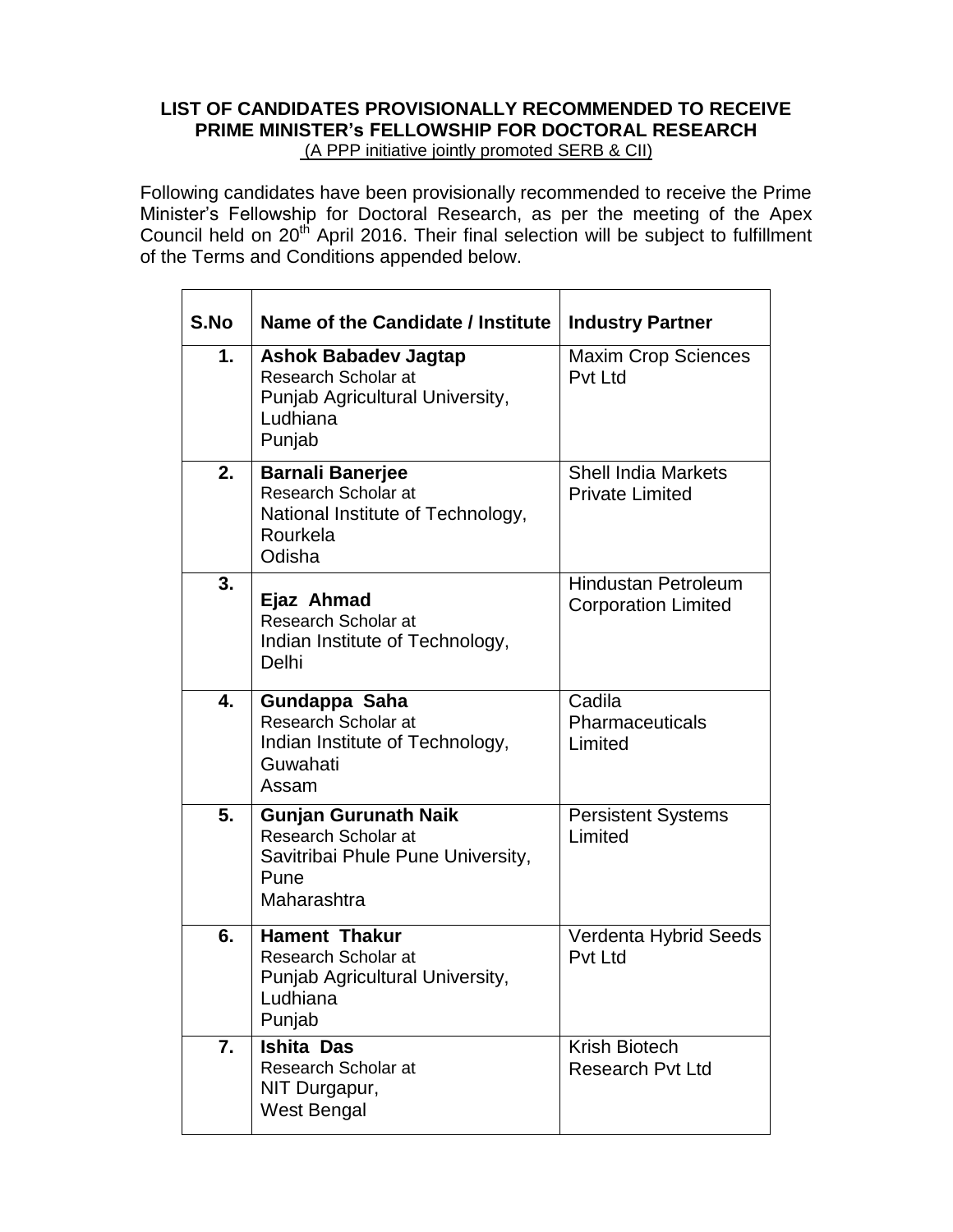| 8.   | <b>Kaushal Rameshchandra</b><br>Parmar<br><b>Research Scholar at</b><br>Indian Institute of Technology,<br>Delhi             | <b>Hindustan Petroleum</b><br><b>Corporation Limited</b> |
|------|------------------------------------------------------------------------------------------------------------------------------|----------------------------------------------------------|
| 9.   | <b>Mahesh Maroti Dhakate</b><br>Research Scholar at<br>Indian Institute of Technology,<br>Bombay<br>Maharashtra              | <b>United Phosphorus Ltd</b>                             |
| 10.  | Neeraj C Hanumante<br>Research Scholar at<br><b>IIT Bombay - Monash University</b><br><b>Research Academy</b><br>Maharashtra | <b>Tata Chemicals</b><br>Limited                         |
| 11.1 | Ravi Bhandari<br>Research Scholar at<br>Indian Institute of Technology,<br>Bombay<br>Maharashtra                             | <b>Microsoft Research</b><br>India                       |
| 12.  | Snehkumar Narendrakumar<br>Shahani<br>Research Scholar at<br>Savitribai Phule Pune University,<br>Pune<br>Maharashtra        | <b>Persistent Systems Ltd</b>                            |
| 13.  | Vaishakhi Trivedi<br>Research Scholar at<br>Tata Memorial Hospital,<br>Mumbai<br>Maharashtra                                 | Natco Pharma Limited                                     |

# Terms and Conditions

# **Eligibility**

- 1. Candidates should be registered in full-time PhD course, for not more than 14 months from the date of application, in Science / Technology / Engineering / Agriculture / Medicine stream in any recognized Indian university or institute or research laboratory in India.
- 2. They should also have identified an industry partner who is willing to support their research with scholarship amount equivalent to that being provided by SERB.
- 3. The proposed research topic should qualify on criteria of industrial relevance.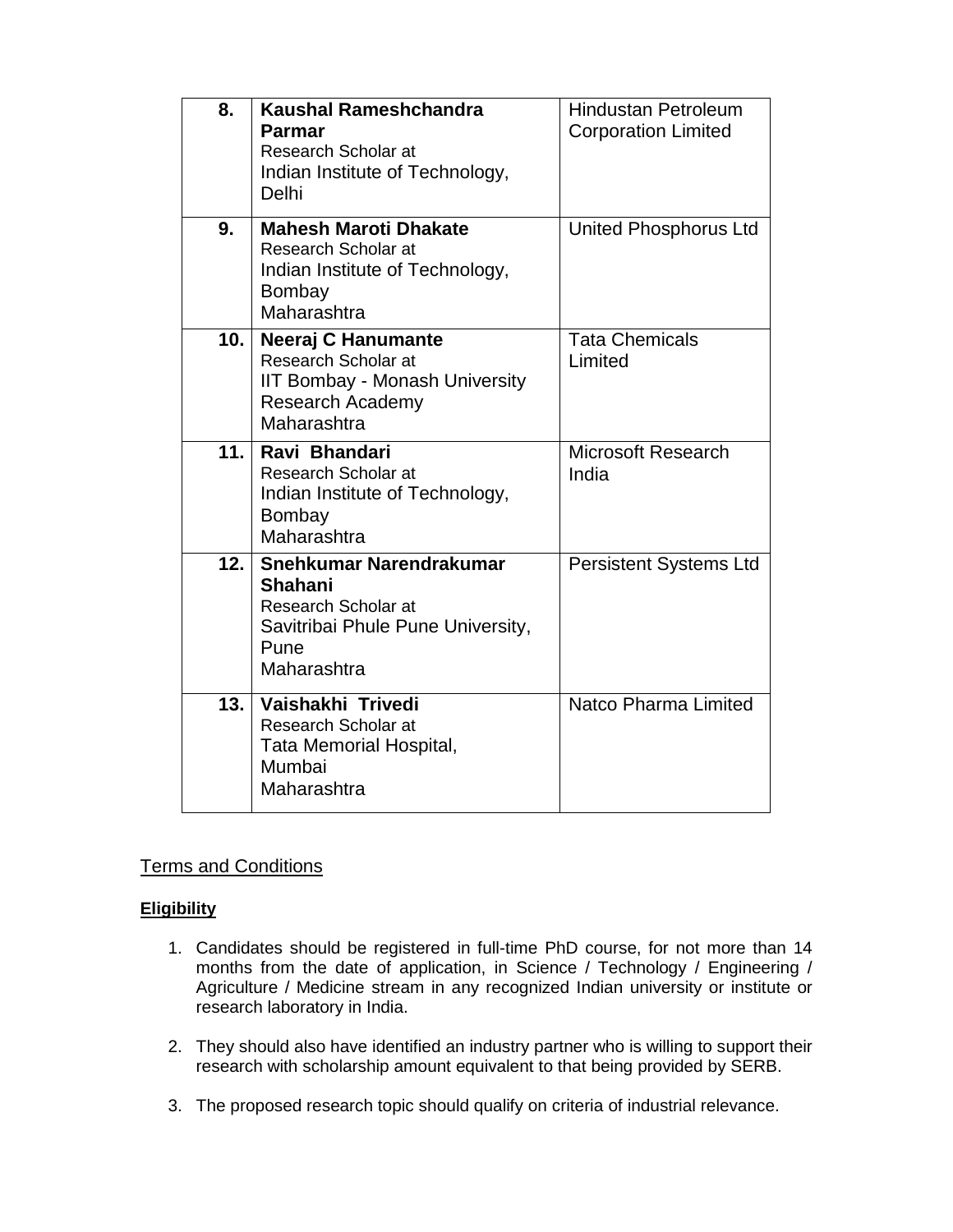- 4. The candidate should be willing to work in / with industry on specific projects.
- 5. The selected Fellow will cease to receive any other scholarship or salary from any source which he / she may be receiving before the award of the Prime Minister's Fellowship.

#### **Intellectual Property Rights**

- 6. All issues pertaining to IP arising out of the research project will be decided mutually by the industry partner, institute and the researcher. They will be required to sign an agreement on plain paper listing out the timelines for the researcher and the sharing of intellectual property.
- 7. All publications / patents by the Fellow, arising from the work under this Fellowship must contain an acknowledgement of funding from SERB, Industry and CII.

### **Review Process**

- 8. The Fellow will be required to submit a written progress report to the Apex Council every academic year.
- 9. Based on this, there will be an annual review of the progress made.
- 10. Subsequent release of funds will be based on the satisfactory progress of the work done and letters of recommendation from research guide and industry mentor / guide.

# **Transfer to other Institute**

11. Once accepted, the offer for implementing the Prime Minister's Fellowship at a particular university / institute / laboratory in the country will not be allowed to be transferred to any other university / institute / laboratory.

# **General Terms**

- 12. The Prime Minister's Fellowship shall be tenable for a maximum period of four years or completion of the PhD programmes (i.e. till the final defence of the PhD thesis), whichever is earlier.
- 13. It will be the responsibility of the Fellow's guide and the host institute to ensure that if the Fellow leaves his / her institution, or is not dedicating sufficient time or effort to the project, the industry partner, industry mentor and CII will be informed immediately.
- 14. If the host institute recognizes that for personal, professional or other reasons the researcher wishes to terminate his / her Fellowship prematurely, then this action should be taken in consultation with CII.
- 15. Should the Fellow be unable for medical reasons to pursue his / her studies in accordance with the Terms and Conditions of the Fellowship, he / she must inform CII within two weeks of such a situation coming to his / her attention. In